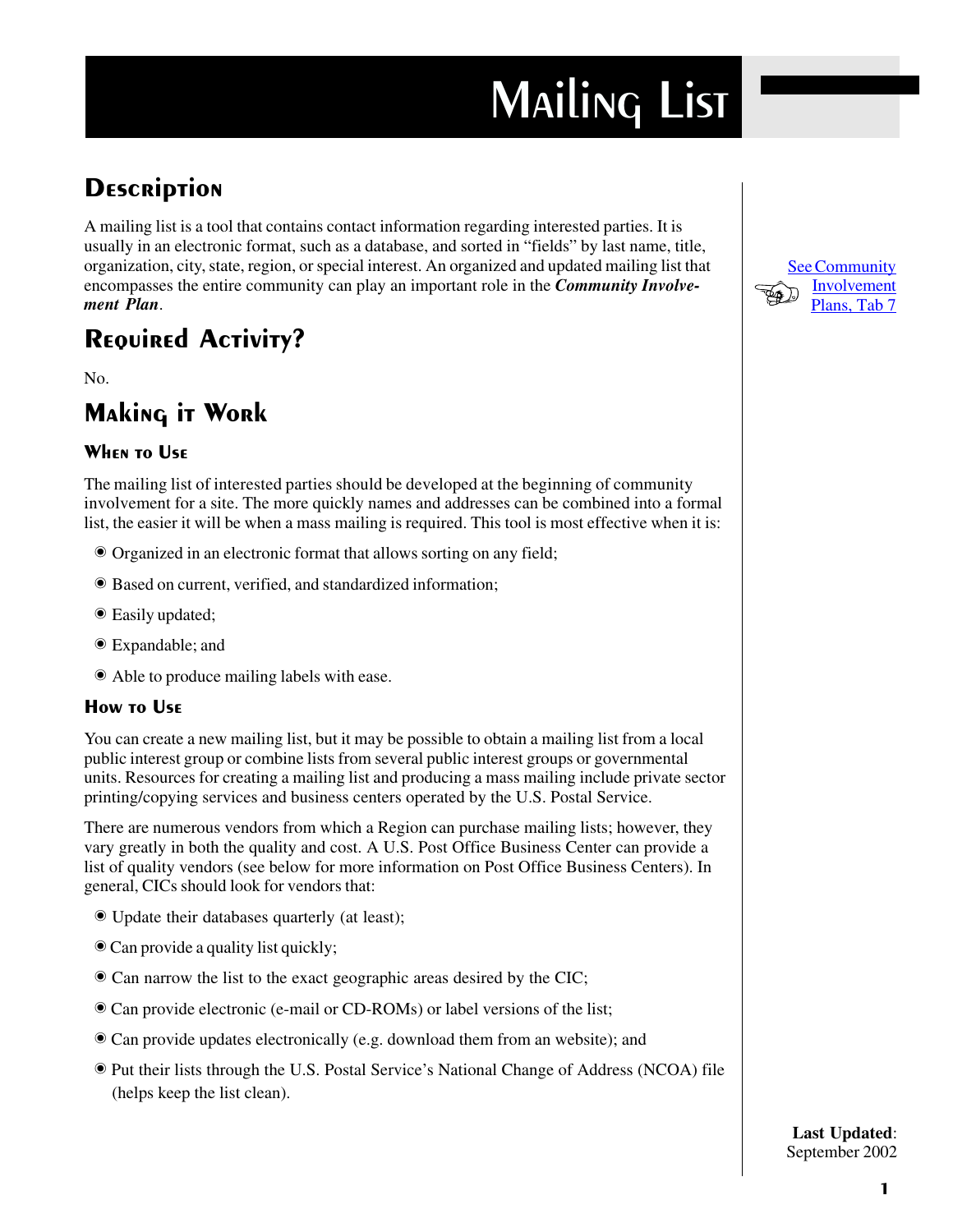CICs may also want to inquire if the vendor provides lists that use the ZIP+4 Zip Codes (e.g. 00000+1234), and delivery point barcode information (the barcode at the bottom of the envelope). The cost of the lists vary, but in general, companies charge per person. For example, a company may charge \$0.15 per person for a list with 2001 - 5000 people (\$300.15 - \$750.00) and \$0.10 per person for a list with 5001 - 25,000 people (\$500.10 - \$2,500.00).

This approach is useful if a Region does not have the time, personnel, or expertise to develop their own mailing list, since a good vendor can provide a list quickly and in the format preferred by the Region. A purchased mailing list will provide all of the necessary postal information to help ensure that it is mailed quickly and to the correct person. The vendor may provide the mailing list in either electronic form or in hard-copy labels.

There are some drawbacks to going outside for mailing services. The Regions are responsible for ensuring that they receive updates/corrections to the mailing list from the vendor or from returned mail, and a high rate of returned mail can be expected if the vendor does not frequently update the lists.

A CIC can create his/her own mail lists using the Internet and a word processing software program (e.g. WordPerfect). By using various mapping websites (or a computer program like LandView), a CIC can narrow a search for names and addresses to specific streets surrounding the site. The cost is the time of either a CIC or a support staff person, and website information that is not updated frequently can be out-of-date. There is usually a high return rate the first time a mailing is done; however, the CIC can easily replace the old address with a new one on the returned card. The CIC could also put "John Doe" or "Current Resident" on the card when mailing it out to lower returns.

The U.S. Post Office's Address List Management System (ALMS) may be a good option. ALMS is a mailing list management program comprised of the three components: a software module used to access the USPS Address File database; an interface that allows users to create personal files; and a USPS Barcode module. The ALMS software module used to access the USPS Address File database contains addresses, phone numbers, finance numbers, and other information for all postal facilities. It is available for use independent of the ALMS software program. A personal file allows ALMS system users to focus on specific areas of the country (e.g. a specific Superfund site). For more information, Regions should contact the National Customer Support Center at 1-800-238-3150.

Saturation mailing allows CICs to send a mailing to every resident on a carrier's route without using a complete mailing address. Using a mapping program, a CIC must identify the boundaries of the mailing audience by street names. The CIC must then find the ZIP codes for those areas in order to ultimately identify the carrier routes. Once a CIC has identified the carrier routes he/she needs to send a mailing, it is necessary to work with the local post office to find the necessary route code and the descriptive prefix (e.g. carrier route, highway contract route, rural route). A CIC also needs the last two digits of a five digit ZIP Code. These three items compose the "identifier" for the mailing labels. The major cost of this method is the time needed for a staff person to arrange the logistics.

Post Office Business Centers can be found in every state and offer free one-on-one consultation on every aspect of a mailing. It is strongly advised that a CIC work with his/her mail room when designing a bulk mailing to create the best mailing pieces and to ensure that any specific EPA requirements are met. CICs should always check with the Regional mail room or the post office to ensure they have the correct postage. CICs also should inquire if they need a bulk-mailing permit to help reduce mailing costs.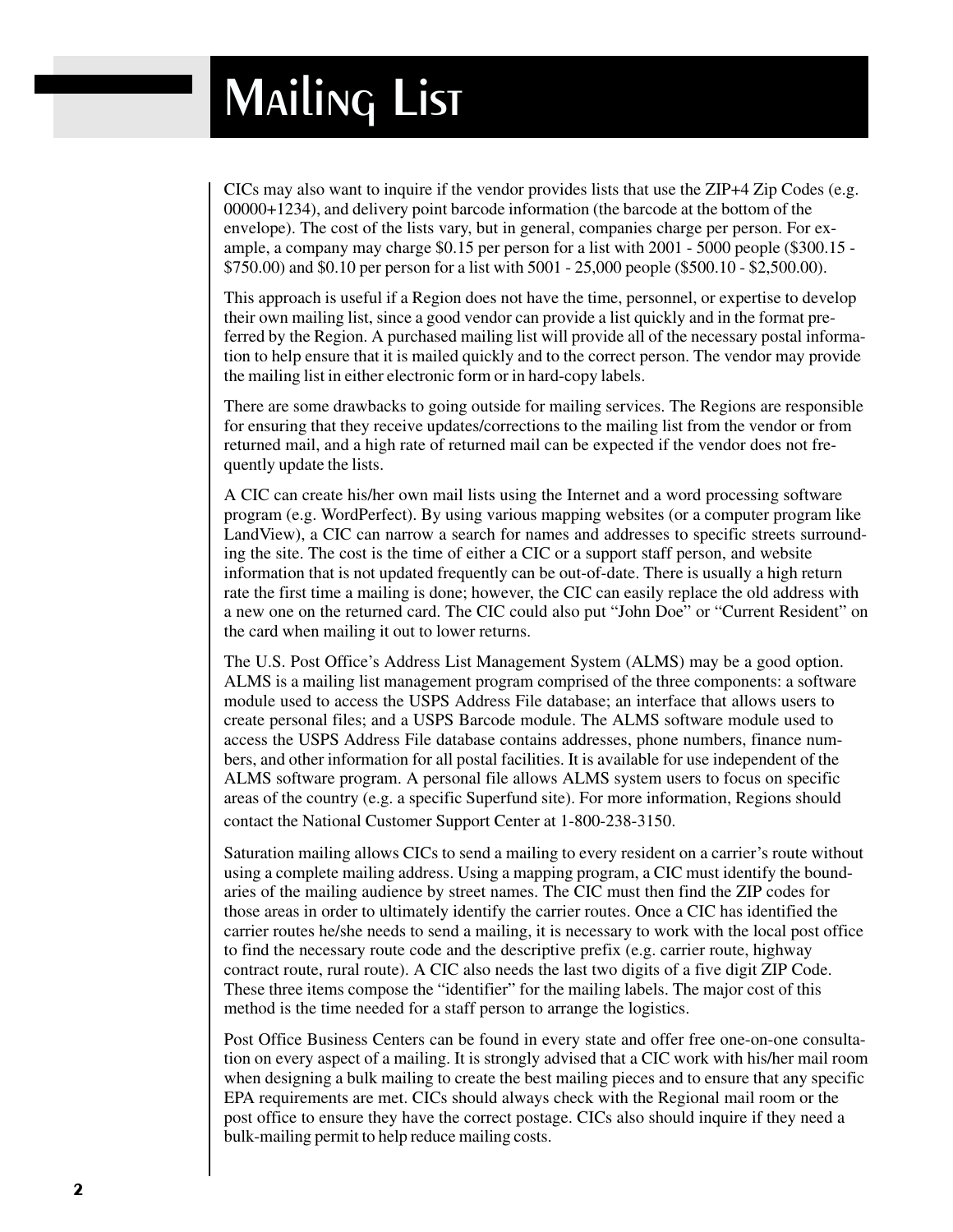## **MAILING LIST**

If a CIC mails a piece that has a reply card (called a Business Reply Mail or BRM) for the citizen, he/she must take a sample of it to the local Post Office for approval. BRMs allow CICs to receive First-Class Mail back from citizens with the postage being charged to EPA. EPA will only have to pay for the cards that are returned. CICs must apply for a BRM permit for distributing business reply cards, envelopes or labels and there is an annual fee of \$300.00.

The Post Office will layout the BRM post card with the permit number, the barcodes, horizontal bars, etc., but the CIC must ensure that the post cards are addressed correctly with the complete address. Each Region must set up their own account with the post office.

### **Tips**

- Contact companies that specialize in renting or selling lists of names and addresses of people grouped by specific characteristics.
- Investigate the possibility of getting free mailing lists from the U.S. Postal Service, the IRS, or local organizations, such as the Chamber of Commerce.
- Keep the list undated.
- Identify the group or groups of people that you want to reach. Think about distinguishing characteristics such as zip code, school district, profession, and group memberships.
- Ask the U.S. Postal Service business center for private mail list service companies.
- Consider adding fields to your list to track the date the mailing was sent, the date a response was received, and the method of response (e.g., mail, E-mail, telephone, fax).

### **Related Tools/Resources in the Toolkit**

- Community Involvement Plan, Tab 7
- **Community Visioning Process, Tab 9**
- Exhibits, Tab 13
- <sup>O</sup> Electronic Mail, Tab 10
- **Informal Activities, Tab 20**
- <sup>O</sup> LandView, Tab 10
- O Media, Tab 25
- **Public Meetings, Tab 32**
- Special Events, Tab 38